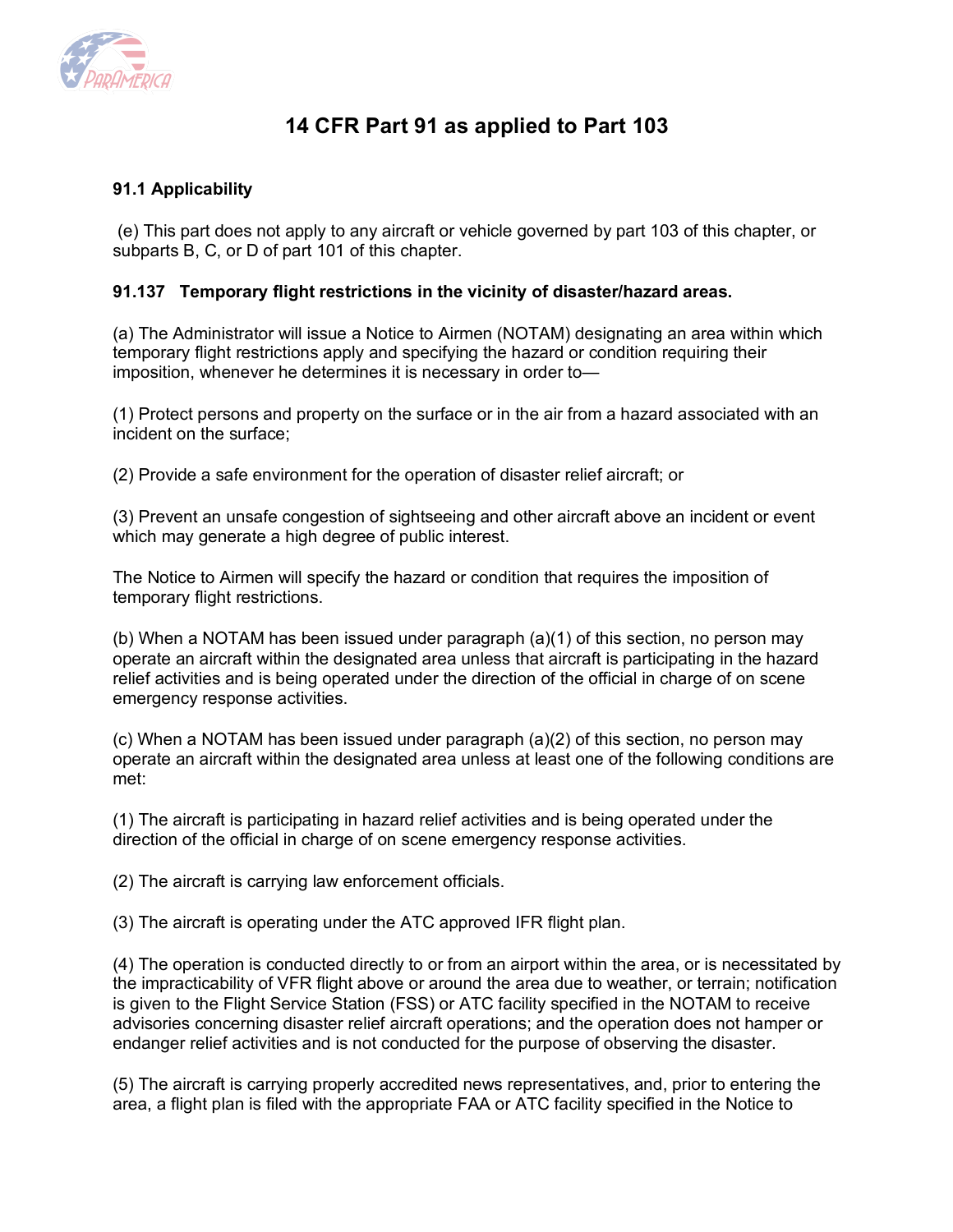

Airmen and the operation is conducted above the altitude used by the disaster relief aircraft, unless otherwise authorized by the official in charge of on scene emergency response activities.

(d) When a NOTAM has been issued under paragraph (a)(3) of this section, no person may operate an aircraft within the designated area unless at least one of the following conditions is met:

(1) The operation is conducted directly to or from an airport within the area, or is necessitated by the impracticability of VFR flight above or around the area due to weather or terrain, and the operation is not conducted for the purpose of observing the incident or event.

(2) The aircraft is operating under an ATC approved IFR flight plan.

(3) The aircraft is carrying incident or event personnel, or law enforcement officials.

(4) The aircraft is carrying properly accredited news representatives and, prior to entering that area, a flight plan is filed with the appropriate FSS or ATC facility specified in the NOTAM.

(e) Flight plans filed and notifications made with an FSS or ATC facility under this section shall include the following information:

(1) Aircraft identification, type and color.

(2) Radio communications frequencies to be used.

(3) Proposed times of entry of, and exit from, the designated area.

(4) Name of news media or organization and purpose of flight.

(5) Any other information requested by ATC.

## **91.138 Temporary flight restrictions in national disaster areas in the State of Hawaii.**

(a) When the Administrator has determined, pursuant to a request and justification provided by the Governor of the State of Hawaii, or the Governor's designee, that an inhabited area within a declared national disaster area in the State of Hawaii is in need of protection for humanitarian reasons, the Administrator will issue a Notice to Airmen (NOTAM) designating an area within which temporary flight restrictions apply. The Administrator will designate the extent and duration of the temporary flight restrictions necessary to provide for the protection of persons and property on the surface.

(b) When a NOTAM has been issued in accordance with this section, no person may operate an aircraft within the designated area unless at least one of the following conditions is met:

(1) That person has obtained authorization from the official in charge of associated emergency or disaster relief response activities, and is operating the aircraft under the conditions of that authorization.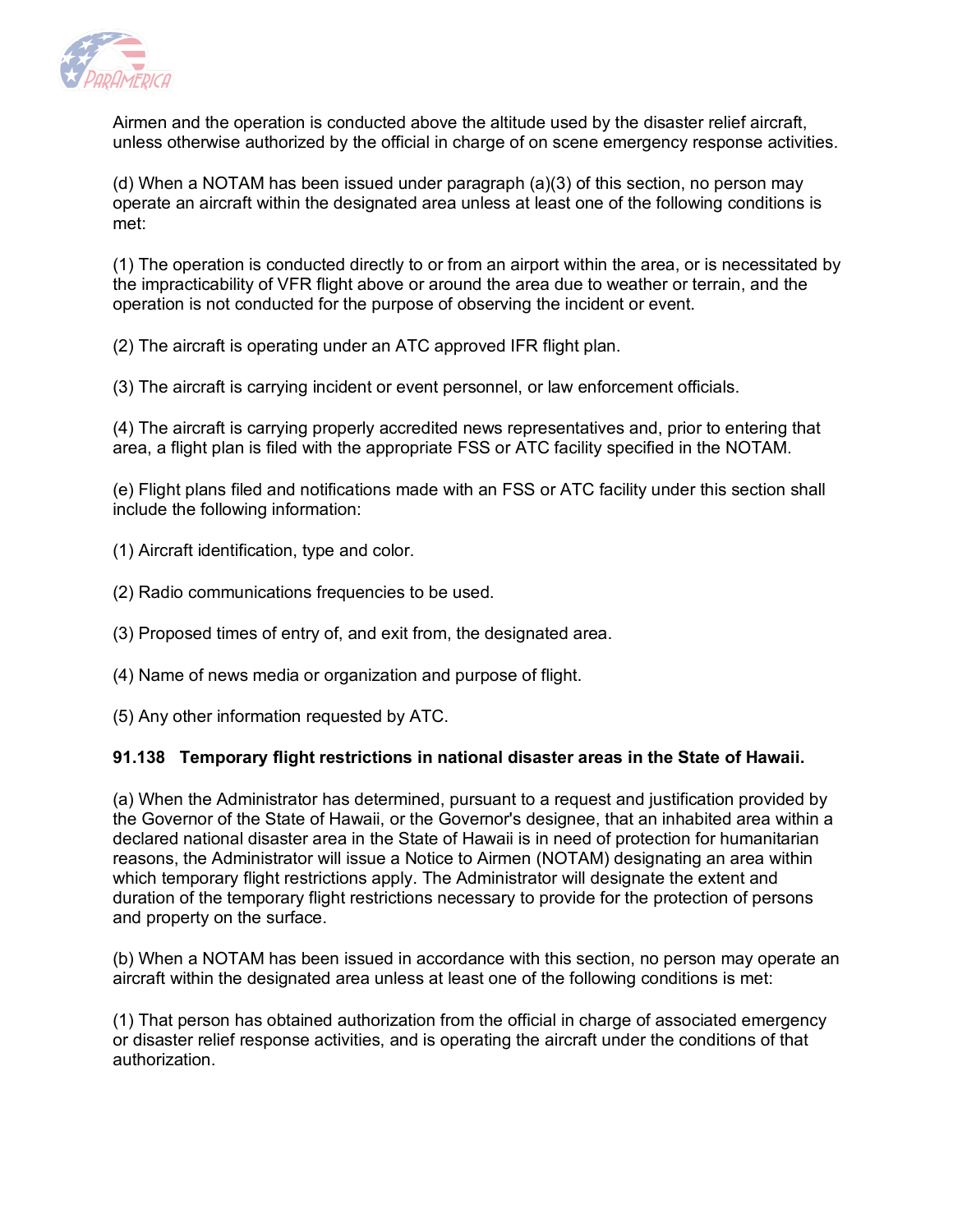

(2) The aircraft is carrying law enforcement officials.

(3) The aircraft is carrying persons involved in an emergency or a legitimate scientific purpose.

(4) The aircraft is carrying properly accredited newspersons, and that prior to entering the area, a flight plan is filed with the appropriate FAA or ATC facility specified in the NOTAM and the operation is conducted in compliance with the conditions and restrictions established by the official in charge of on-scene emergency response activities.

(5) The aircraft is operating in accordance with an ATC clearance or instruction.

(c) A NOTAM issued under this section is effective for 90 days or until the national disaster area designation is terminated, whichever comes first, unless terminated by notice or extended by the Administrator at the request of the Governor of the State of Hawaii or the Governor's designee.

### **91.141 Flight restrictions in the proximity of the Presidential and other parties.**

No person may operate an aircraft over or in the vicinity of any area to be visited or traveled by the President, the Vice President, or other public figures contrary to the restrictions established by the Administrator and published in a Notice to Airmen (NOTAM).

### **91.143 Flight limitation in the proximity of space flight operations.**

No person may operate any aircraft of U.S. registry, or pilot any aircraft under the authority of an airman certificate issued by the Federal Aviation Administration within areas designated in a Notice to Airmen (NOTAM) for space flight operations except when authorized by ATC, or operated under the control of the Department of Defense Manager for Space Transportation System Contingency Support Operations.

### **91.145 Management of aircraft operations in the vicinity of aerial demonstrations and major sporting events.**

(a) The FAA will issue a Notice to Airmen (NOTAM) designating an area of airspace in which a temporary flight restriction applies when it determines that a temporary flight restriction is necessary to protect persons or property on the surface or in the air, to maintain air safety and efficiency, or to prevent the unsafe congestion of aircraft in the vicinity of an aerial demonstration or major sporting event. These demonstrations and events may include:

- (1) United States Naval Flight Demonstration Team (Blue Angels);
- (2) United States Air Force Air Demonstration Squadron (Thunderbirds);
- (3) United States Army Parachute Team (Golden Knights);
- (4) Summer/Winter Olympic Games;
- (5) Annual Tournament of Roses Football Game;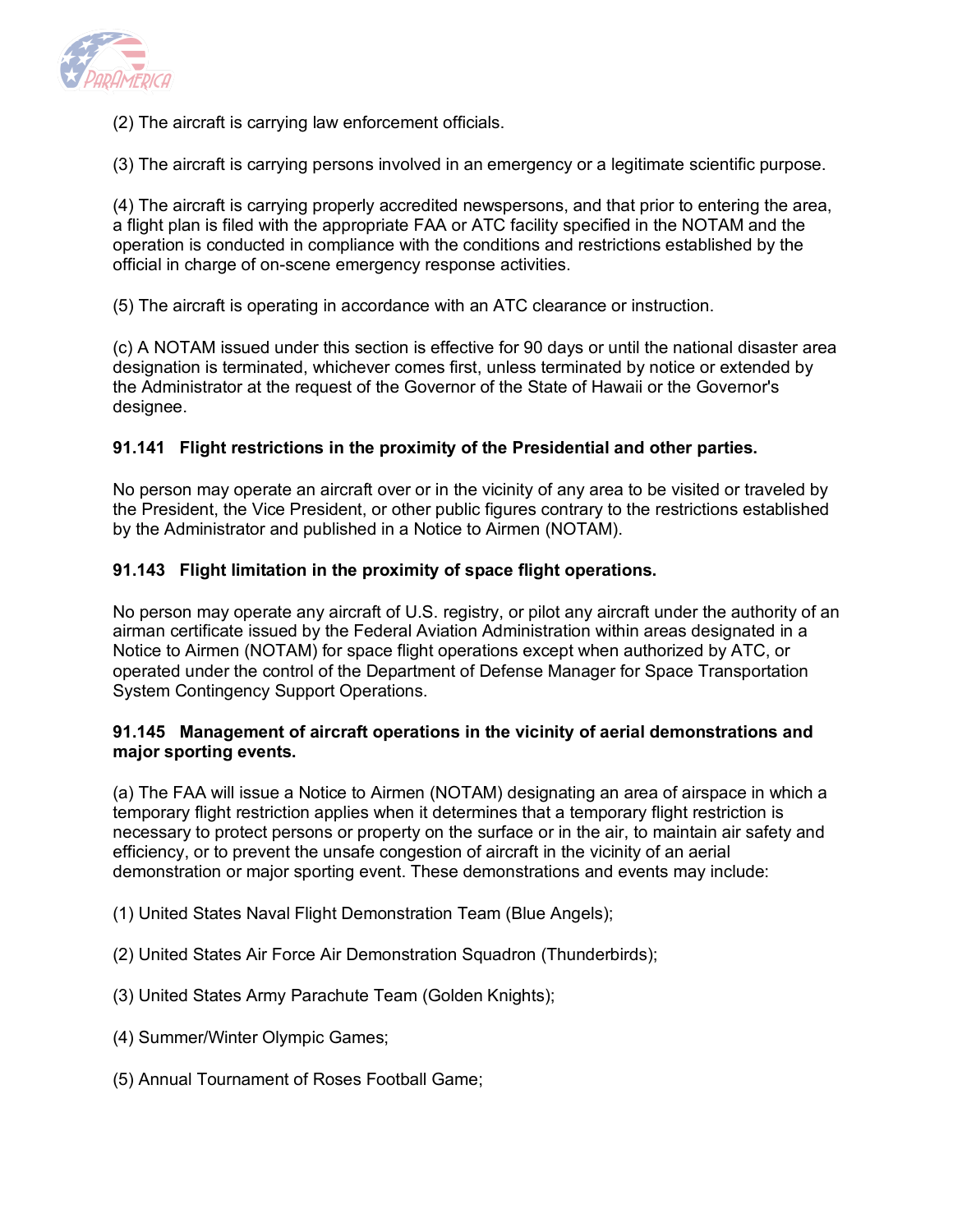

- (6) World Cup Soccer;
- (7) Major League Baseball All-Star Game;
- (8) World Series;
- (9) Kodak Albuquerque International Balloon Fiesta;
- (10) Sandia Classic Hang Gliding Competition;
- (11) Indianapolis 500 Mile Race;

(12) Any other aerial demonstration or sporting event the FAA determines to need a temporary flight restriction in accordance with paragraph (b) of this section.

(b) In deciding whether a temporary flight restriction is necessary for an aerial demonstration or major sporting event not listed in paragraph (a) of this section, the FAA considers the following factors:

- (1) Area where the event will be held.
- (2) Effect flight restrictions will have on known aircraft operations.
- (3) Any existing ATC airspace traffic management restrictions.
- (4) Estimated duration of the event.
- (5) Degree of public interest.
- (6) Number of spectators.
- (7) Provisions for spectator safety.
- (8) Number and types of participating aircraft.
- (9) Use of mixed high and low performance aircraft.
- (10) Impact on non-participating aircraft.
- (11) Weather minimums.
- (12) Emergency procedures that will be in effect.

(c) A NOTAM issued under this section will state the name of the aerial demonstration or sporting event and specify the effective dates and times, the geographic features or coordinates, and any other restrictions or procedures governing flight operations in the designated airspace.